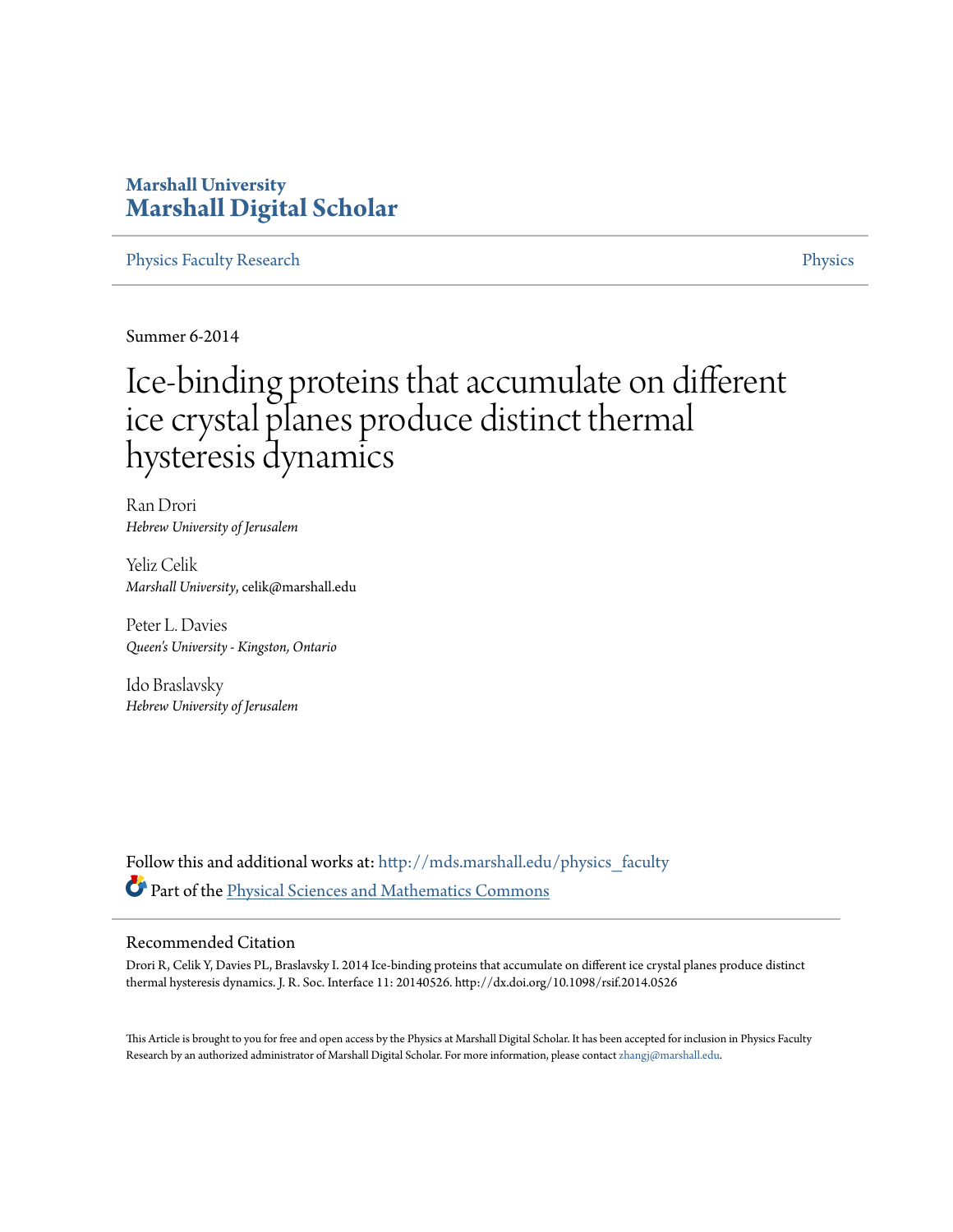

## rsif.royalsocietypublishing.org

Research



Cite this article: Drori R, Celik Y, Davies PL, Braslavsky I. 2014 Ice-binding proteins that accumulate on different ice crystal planes produce distinct thermal hysteresis dynamics. J. R. Soc. Interface 11: 20140526. http://dx.doi.org/10.1098/rsif.2014.0526

Received: 19 May 2014 Accepted: 16 June 2014

#### Subject Areas:

biophysics, biochemistry

#### Keywords:

ice-binding, antifreeze proteins, thermal hysteresis

#### Author for correspondence:

Ido Braslavsky e-mail: [ido.braslavsky@mail.huji.ac.il](mailto:ido.braslavsky@mail.huji.ac.il)

Electronic supplementary material is available at<http://dx.doi.org/10.1098/rsif.2014.0526> or via<http://rsif.royalsocietypublishing.org>.



# Ice-binding proteins that accumulate on different ice crystal planes produce distinct thermal hysteresis dynamics

### Ran Drori<sup>1</sup>, Yeliz Celik<sup>2</sup>, Peter L. Davies<sup>3</sup> and Ido Braslavsky<sup>1,2</sup>

<sup>1</sup>Institute of Biochemistry, Food Science and Nutrition, The Robert H. Smith Faculty of Agriculture, Food and Environment, The Hebrew University of Jerusalem, Rehovot, Israel <sup>2</sup>Department of Physics and Astronomy, Ohio University, Athens, OH, USA <sup>3</sup>Department of Biomedical and Molecular Sciences, Queen's University, Kingston, Ontario, Canada

RD, [0000-0002-6436-5602](https://orcid.org/0000-0002-6436-5602); IB, [0000-0001-8985-8211](https://orcid.org/0000-0001-8985-8211)

Ice-binding proteins that aid the survival of freeze-avoiding, cold-adapted organisms by inhibiting the growth of endogenous ice crystals are called antifreeze proteins (AFPs). The binding of AFPs to ice causes a separation between the melting point and the freezing point of the ice crystal (thermal hysteresis, TH). TH produced by hyperactive AFPs is an order of magnitude higher than that produced by a typical fish AFP. The basis for this difference in activity remains unclear. Here, we have compared the time dependence of TH activity for both hyperactive and moderately active AFPs using a custom-made nanolitre osmometer and a novel microfluidics system. We found that the TH activities of hyperactive AFPs were time-dependent, and that the TH activity of a moderate AFP was almost insensitive to time. Fluorescence microscopy measurement revealed that despite their higher TH activity, hyperactive AFPs from two insects (moth and beetle) took far longer to accumulate on the ice surface than did a moderately active fish AFP. An ice-binding protein from a bacterium that functions as an ice adhesin rather than as an antifreeze had intermediate TH properties. Nevertheless, the accumulation of this ice adhesion protein and the two hyperactive AFPs on the basal plane of ice is distinct and extensive, but not detectable for moderately active AFPs. Basal ice plane binding is the distinguishing feature of antifreeze hyperactivity, which is not strictly needed in fish that require only approximately  $1^{\circ}$ C of TH. Here, we found a correlation between the accumulation kinetics of the hyperactive AFP at the basal plane and the time sensitivity of the measured TH.

## 1. Introduction

Ice-binding proteins protect cold-environment organisms by limiting the growth of ice crystals within and/or outside their body fluids [[1,2\]](#page-9-0). These proteins have been found in fish [[3](#page-9-0)], plants [\[4\]](#page-9-0), insects [[5](#page-9-0)], fungi [\[6\]](#page-9-0) and bacteria [[7](#page-9-0)], and comprise antifreeze proteins (AFPs), ice recrystallization inhibition proteins and a newly discovered ice adhesion protein [[8](#page-9-0)]. AFPs adsorb to the surfaces of ice crystals and lower the temperature at which an ice crystal grows, thereby creating a gap (thermal hysteresis or TH) between the melting point and the nonequilibrium freezing point in which ice growth is arrested. Although ice adhesion proteins show activities similar to those of AFPs, they serve as a means to adhere to ice and not necessarily to block its growth [[8](#page-9-0)]. The accepted model explaining the inhibition of ice growth by AFPs is the adsorption–inhibition model. This model describes ice growth as occurring in the gaps between adsorbed AFPs [[9](#page-9-0)]. This process increases the curvature of the ice surface between bound AFP molecules, thereby decreasing the radius of curvature from infinity to a finite magnitude. Such an increase in the surface curvature leads to a depression in the freezing point due to the Gibbs–Thomson effect, which states that the equilibrium melting point of a solid is related to the curvature of the solid surface

& 2014 The Authors. Published by the Royal Society under the terms of the Creative Commons Attribution License http://creativecommons.org/licenses/by/3.0/, which permits unrestricted use, provided the original author and source are credited.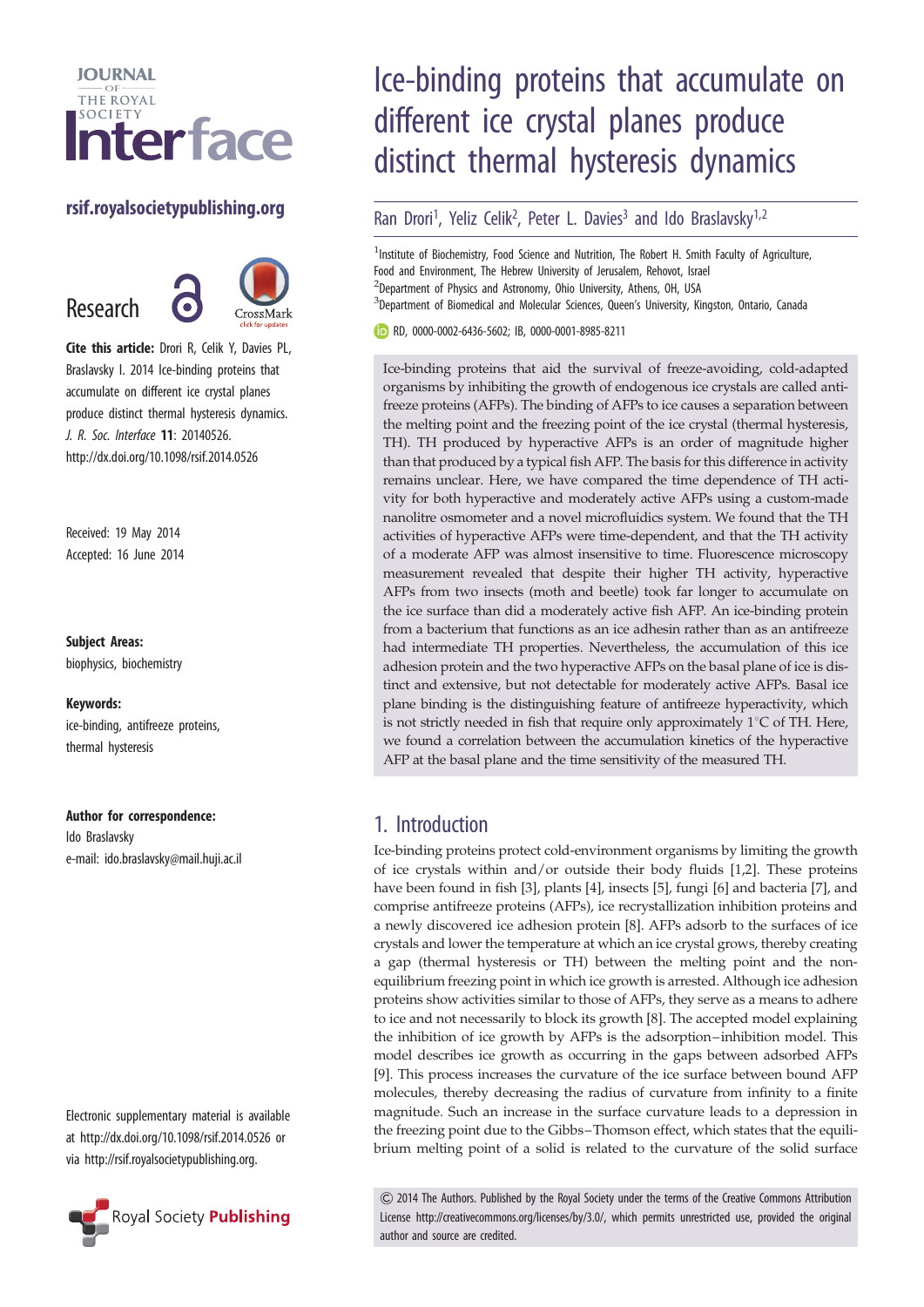and the interfacial energy [\[10](#page-9-0),[11](#page-9-0)]. Although the adsorption– inhibition model assumes irreversible binding of AFPs to ice, the irreversibility of this binding remains the subject of an ongoing debate in the AFP community [\[12](#page-9-0)–[14](#page-9-0)].

Hyperactive AFPs found in insects and microorganisms (hypAFPs) are ten to a hundred times more active than moderate AFPs derived from fish and plants at equimolar concentration [\[15](#page-9-0)]. Moderate AFPs adsorb to prism and/or pyramidal planes of an ice crystal, whereas hypAFPs adsorb to these surfaces and the basal plane of an ice crystal [\[16,17\]](#page-9-0). The morphology of an ice crystal is influenced by the plane to which an AFP adsorbs. Moderate AFPs usually induce the formation of hexagonal bipyramidal crystals that form by growing, whereas hypAFPs usually produce crystals with hexagonal symmetry with curved surfaces that form during melting [[17](#page-9-0)[,18](#page-10-0)].

Although the dependence of TH activity on the AFP concentration has been extensively studied, the time dependence of this process remains unclear. A handful of experimental studies of the time-dependent TH activities of moderate AFPs have been reported [\[13](#page-9-0)[,19](#page-10-0)–[21](#page-10-0)], and a few recent studies of hypAFPs are available [\[12](#page-9-0)[,22,23](#page-10-0)]; however, none of these studies has examined carefully the time-dependent TH activity of hypAFPs, nor have they elaborated on the mechanisms underlying AFP activity. Chapsky & Rubinsky found that the TH activity of a solution of AFP I from the winter flounder, Pseudopleuronectes americanus, could increase over time. The same researchers found that TH increased by a factor of 5 over time and reached a plateau 60–180 min after exposure of an ice crystal to the AFP I solution, depending on the concentration. They hypothesized that time-dependent TH resulted from the accumulation of AFP molecules on the ice surfaces or the rearrangement of adsorbed AFP molecules on the ice (or a combination of the two) [[19\]](#page-10-0). Takamichi et al. observed the same phenomenon in a solution prepared from an AFPIII derived from Notched-fin eelpout. They found that the TH activity increased by a factor of 2.5 after allowing for an annealing time of 3 h [[21\]](#page-10-0). The authors proposed a model for the observed TH effects that involved secondary binding of the AFP molecules to the convex ice front over time. A model for the kinetics of AFP ice growth inhibition was proposed by Kubota [[13\]](#page-9-0). This model assumed the slow and reversible adsorption of AFPs to ice; thus, a period of time was needed to reach adsorption equilibrium. A working assumption of this model was that the AFPs reversibly adsorbed to ice. Wilson et al. [[20\]](#page-10-0) measured the accumulation of antifreeze glycoproteins (AFGPs) on the surfaces of ice crystals using ellipsometry techniques based on optical changes in the water–ice interface. They found that the signal from the interface changed over time until it reached a plateau at approximately 60 min. Their interpretation was that the change at the water–ice interface was caused by the adsorption of AFGP molecules to the ice crystal planes [[20](#page-10-0)].

Various computational studies have suggested that AFPs form an ice-binding structure by constraining water molecules present at the ice-binding sites into a structural ordering that resembles ice [[24,25\]](#page-10-0). Garnham et al. have found evidence for these protein-bound ice-like waters [\[26](#page-10-0)]. However, owing to the short lifetime of the ordered water structures on the AFP surfaces [\[27](#page-10-0)], it is likely that at any given time only a small proportion of the AFP molecules possess sufficient appropriately ordered water molecules to bind to ice. Higher AFP concentrations and longer exposure times should both increase the number of binding events between the AFP and ice.

Sander & Tkachenko developed a 'kinetic pinning' mathematical model that described the AFP molecules as obstacles that induced surface pinning on the growing ice surface [[28\]](#page-10-0). The model described a reduction in the ice front propagation as a function of the AFP concentration. In their model, the growth velocity drops to zero as a function of concentration and once the growth stops the proteins continued to accumulate on the ice crystal surface. Ebbinghaus et al. [[29\]](#page-10-0) examined the dynamics of water molecules around the AFGP structure in solution using terahertz (THz) spectroscopy. They found that the AFGP hydration shell increased in size as the temperature was decreased and that the hydration shell has a depressed freezing point compared to bulk water. Ebbinghaus et al. suggested a mechanism by which AFGPs altered the dynamics of water molecules in the hydration shell in such a way that the solution freezing process was inhibited [\[29](#page-10-0)], thereby rejecting the adsorption –inhibition model. Recently, the same group measured the water dynamics around a hyperactive AFP (Dendroides canadensis, DcAFP) and identified direct short-range interactions between the AFP and the ice surface, in addition to long-range ice– water interactions mediated by the AFP [\[14](#page-9-0)]. Solid-state NMR studies suggested that the ice-binding site of AFPIII became stripped of its hydration shell upon freezing, which enabled direct protein –ice contact [\[30](#page-10-0)]. Zepada et al. suggested that AFGPs interrupted the arrangement of the ice–water interface through kinetic effects rather than through mediating binding between the ice surface and water molecules. Their final conclusion was that AFGPs could not be accurately described using the Gibbs-Thomson model [[31\]](#page-10-0). Knight & DeVries suggested that AFGPs adsorbed only to the nonbasal planes of ice crystals, thereby influencing the crystal shape and minimizing the surface area of the unprotected basal plane. They offered a mechanism by which the rate of AFGP adsorption governed the depression of the non-equilibrium freezing point, and they proposed that this process was governed by the concentration of the proteins in the solution and not the time of exposure to AFPs [\[32](#page-10-0)]. These findings describe the kinetic effects of AFPs known at this time and illustrate the uncertainty and confusion in the field with regard to the mechanism of action of AFPs. The kinetic effects of the hyperactive AFPs as well as a unified understanding of the mechanisms at work in both the moderate AFP and hypAFP systems have not yet been established.

Standard methods for measuring TH activity (the difference between the melting point and the depressed temperature at which the ice crystal starts to grow) include the use of a nanolitre osmometer [\[22\]](#page-10-0) in which a single crystal is formed and the melting point is identified with the aid of video microscopy and image analysis. The temperature of the system is then lowered at a fixed rate until the ice crystal undergoes a sudden burst of growth, which marks the non-equilibrium freezing point. The time separating the formation of a single crystal and the growth burst is defined as the 'exposure time' of the crystal ([figure 1\)](#page-3-0). During the exposure time, AFPs can adsorb to the ice crystal surface.

Our objectives in this work were to characterize the effects of the exposure time on the TH properties of various AFPs and to identify the distinctions between the kinetic mechanisms by which various AFPs function. We found that the TH activities of Tenebrio molitor AFP (TmAFP) and spruce budworm AFP (sbwAFP) could be increased by a factor of 40 by increasing the exposure time. We examined the accumulation rates of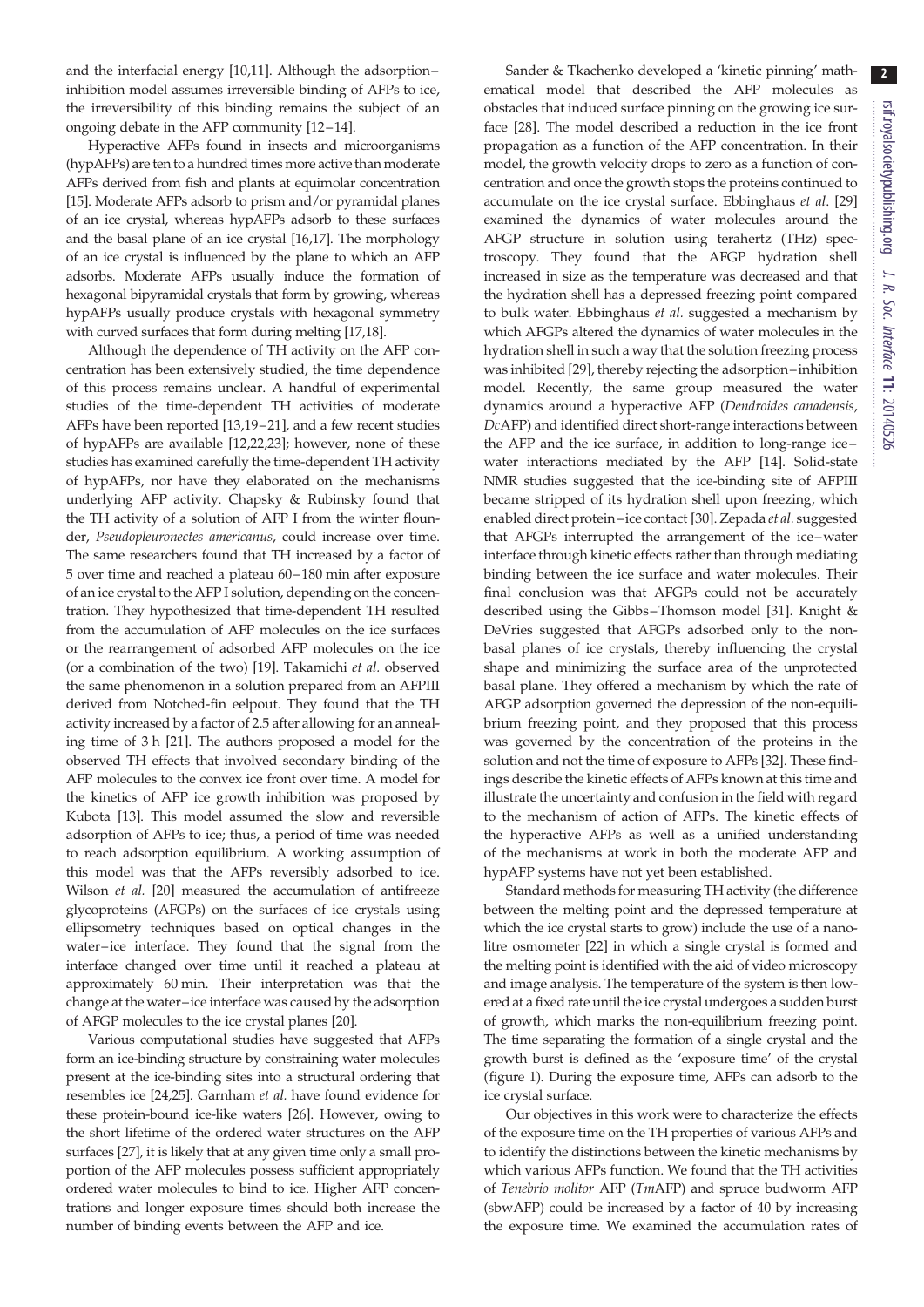<span id="page-3-0"></span>

Figure 1. Stages of the measurement are indicated by text. Sample temperature in the nanolitre osmometer is represented by the bold line. TH is indicated by the double-headed vertical arrow. (Online version in colour.)

both the moderate and hyperactive AFPs on the different crystal planes, as well as the TH activity.

The findings reported here suggest a new approach to measuring and enhancing TH activity. Appropriate kinetic models of AFP adsorption to ice crystal planes can improve our understanding of the mechanisms by which these proteins act and could lead to a unified description of AFP activity.

## 2. Material and methods

#### 2.1. Thermal hysteresis activity measurements

We used a custom-designed nanolitre osmometer system that includes a 3040 Newport temperature controller (Irvine, CA, USA) and a previously described custom-made cooling stage [\[22,33](#page-10-0)]. The temperature of the cooling stage was controlled using a LabVIEW program developed in-house. An AVI file was generated by a CCD camera connected to a video frame grabber (IMAQ-PCI 1407, National Instruments, Austin, TX, USA) and was recorded to a PC. The images were collected at a rate of 30 frames  $s^{-1}$ . TH measurements were as follows (figure 1): submicrolitre volumes of AFP solutions were placed in immersion oil and were cooled to  $-30^{\circ}$ C to generate freezing. The temperature was increased slightly above the melting point. The melting point  $(T<sub>m</sub>)$  was determined as described elsewhere [\[34\]](#page-10-0). The bulk ice was then melted until a single crystal  $10-15 \mu m$  in size remained. These crystals were then incubated in the AFP solution for different lengths of time at a fixed temperature of typically  $0.05^{\circ}$ C below the  $T<sub>m</sub>$ . The temperature was subsequently decreased at a fixed rate (0.15 $^{\circ}$ C per min by reducing the temperature by 0.01 $^{\circ}$ C every 4 s) until the crystal underwent sudden, uncontrolled growth (burst). The time between the crystal formation (the end of melting) and the growth burst was defined as the crystal 'exposure time'. The output AVI files were analysed after the experiments to accurately identify the melting point and the growth burst of the crystal [\[22\]](#page-10-0). The exposure times obtained from each experiment were binned to form clusters of similar exposure times. Each cluster comprised at least three experimental results, and the average TH of each cluster was plotted as a function of the exposure time (figures [3](#page-4-0)–[6](#page-5-0)).

#### 2.2. Proteins

Several proteins were tested in this study. Three hyperactive GFPtagged AFPs were produced in Escherichia coli: TmAFP-GFP [\[35\]](#page-10-0)



Figure 2. Microfluidic chip design. The control layer (yellow) was used as pneumatic valves and was fabricated on top of the flow layer (white), which was designed to fit the viewing hole of the cooled stage (5 mm in diameter). The crystals were formed in the small side compartments in the flow layer. During AFP accumulation, these compartments were isolated from any flow using the pneumatic valves.

was stored in a solution containing 20 mM ammonium bicarbonate buffered at pH 8; MpAFP-GFP from Marinomonas primoryensis [[36](#page-10-0)] was stored in  $20 \text{ mM }$  CaCl<sub>2</sub>,  $25 \text{ mM }$  Tris–HCl (pH 8); and isoform 501 of sbwAFP-GFP [\[17\]](#page-9-0) was stored in 20 mM Tris–HCl (pH 8). The GFP-tagged moderately active AFP derived from ocean pout, AFPIII-GFP [[33](#page-10-0)] was stored in 100 mM ammonium bicarbonate buffered at pH 8.

# 2.3. Microfluidic device fabrication and microfluidic experiments

Previously, we developed and used microfluidic devices to understand the effects of free unbound AFPs on ice crystal growth and the binding mechanism of the AFPs to ice [\[12\]](#page-9-0). With the assistance of Gerber's lab in Bar Ilan University, we further improved the devices to allow for the exchange of solutions in a rapid and controllable manner, using a two-layer fabrication technique that includes one layer for liquid handling and one layer that provided actuation of a set of valves. These devices were used to obtain ice crystals in which only the crystal surfaces were bound by the AFPs. This binding mode was achieved by growing the ice in a solution that did not contain AFPs prior to the introduction of the AFPs. This device was fabricated using a standard protocol provided in [\[37,38](#page-10-0)], and further described in the electronic supplementary material. The microfluidic device consisted of two aligned layers—a flow layer that included the fluid (figure 2, white), and a control layer (yellow) that included the pneumatic valves. The completed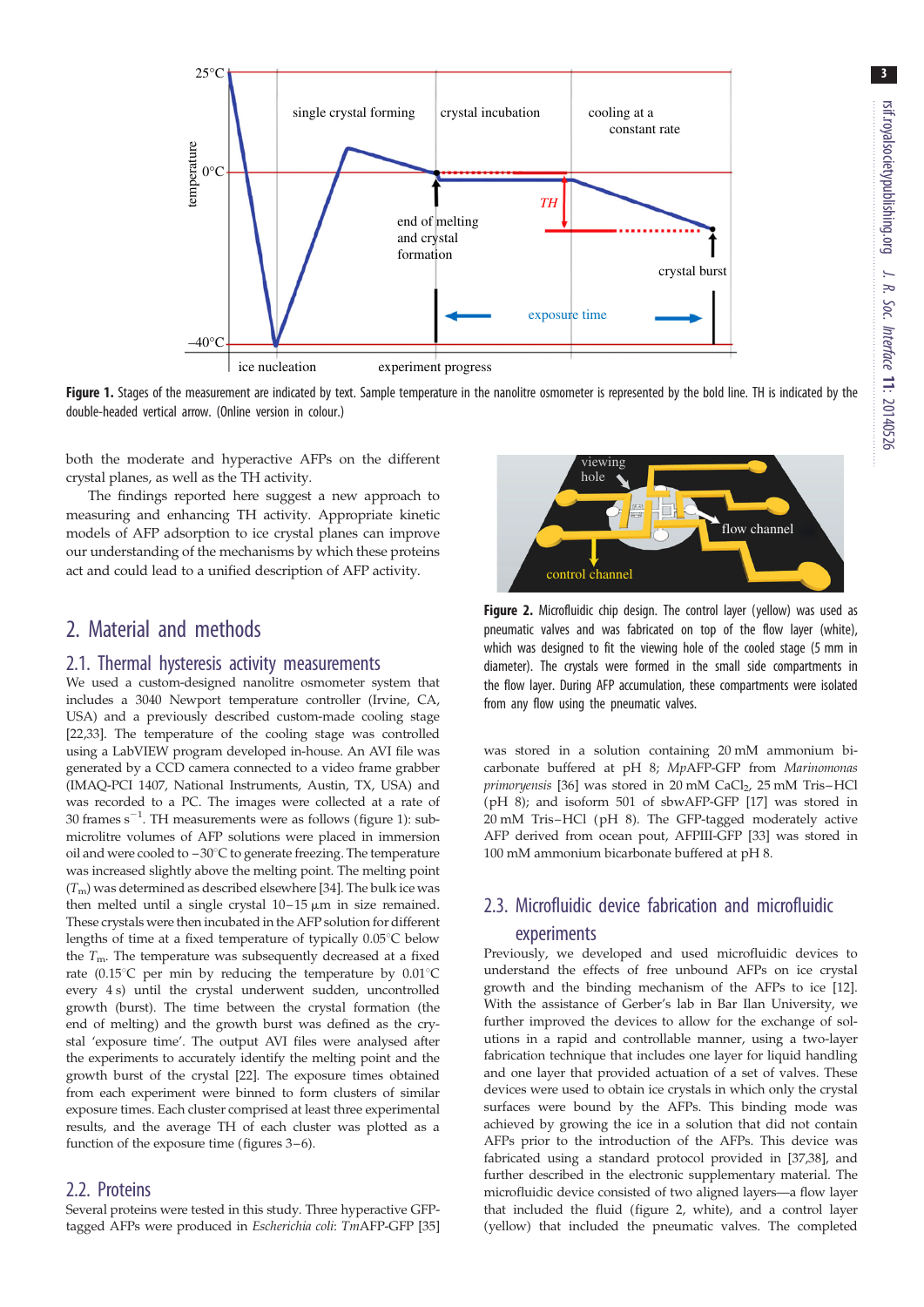<span id="page-4-0"></span>

Figure 3. Effect on TH of the exposure time between ice and TmAFP. Solutions of different concentrations were tested for TH as a function of TmAFP exposure time: 1  $\mu$ M (black squares), 4  $\mu$ M (red circles), 10  $\mu$ M (blue triangles) and 40  $\mu$ M (green inverted triangles). (a) Plots of TH versus exposure time on a log scale for the different  $Im$ AFP concentrations. TH values were the average of  $3 - 10$  measurements for each data point, with the variability indicated by the vertical error bars. (b) The untagged TmAFP were tested for time dependence at a concentration of 10  $\mu$ M. TH values were the average of 3 – 5 measurements for each data point, with the variability indicated by the vertical error bars. (c) Re-plotted data from (a) where the closest data points to the intersection of a 0.15 $^{\circ}$ C min<sup>-1</sup> constant cooling rate (dashed line) are highlighted in yellow. (d) The highlighted data points from (b) are plotted to examine the dependence of TH on the concentration of TmAFP. The curved lines in  $(a,d)$  were fitted using Origin software.



Figure 4. Sensitivity of TH to the AFPIII exposure time. The TH activity of a  $40 \mu$ M AFPIII solution was examined as a function of ice crystal exposure time. TH values are the average of at least three measurements taken at 0.02 $\degree$ C below  $T_m$  (open circles) and 0.1 $\degree$ C below  $T_m$  (filled squares), with the variability indicated by the vertical error bars.

device was placed on a cold stage controlled using a temperature controller (Model 3150, Newport, Irvine, CA, USA) that was governed by a LabVIEW program described in [\[12\]](#page-9-0). The cold stage was



**Figure 5.** Sensitivity of TH activity to *MpAFP* exposure time. The TH activity of a 2.4  $\mu$ M MpAFP solution was plotted against the log of the exposure time. TH values (black squares) are the average of at least three measurements with the variability indicated by the vertical error bars. (Adapted with permission from [\[22\]](#page-10-0).)

mounted on a fluorescence microscope (Ti Eclipse, Nikon, Japan) outfitted with a sCMOS camera (Neo 5.5 sCMOS, Andor, UK) used for visualization.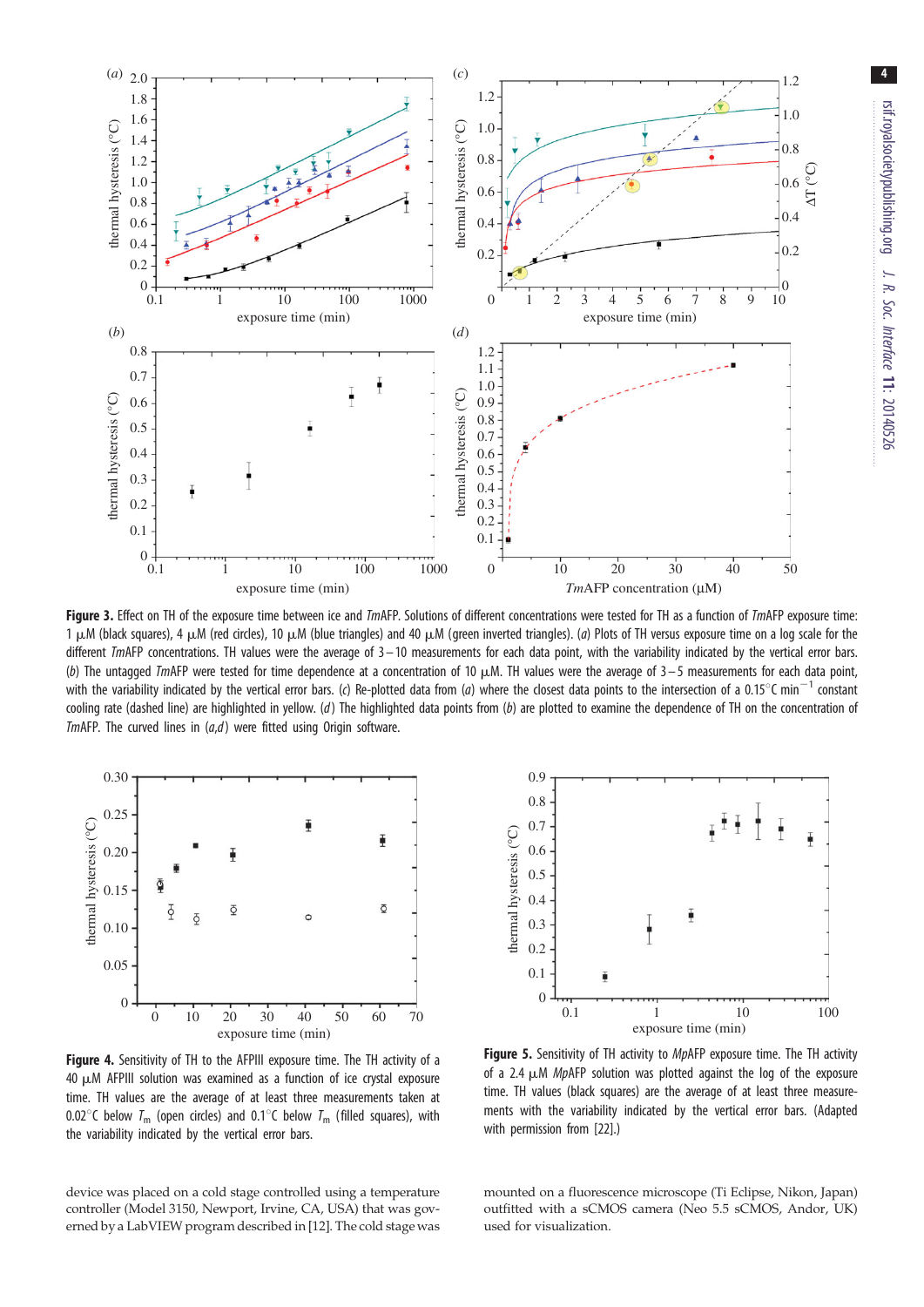<span id="page-5-0"></span>

Figure 6. Sensitivity of the TH activity to sbwAFP exposure time. TH activity of 4  $\mu$ M (open circles) and 8  $\mu$ M (filled squares) sbwAFP solutions plotted against the log of the exposure time. TH values are the average of at least three measurements with the variability indicated by the vertical error bars.

AFP-free buffer solution in the microfluidic channel spontaneously nucleated to form a bulk ice crystal at approximately  $-20^{\circ}$ C. The bulk ice crystal was subsequently warmed to a temperature near the equilibrium melting temperature to form a single crystal. A 980 nm, 500 mW, diode laser (Wuhan Laserlands Laser Equipment Co., ltd, China) was used to heat and melt any unwanted ice to help obtain the single crystal in the designated cell. After ice formation, AFP solution was injected to the flow line using a glass syringe. By this method, no AFP was present in the core of the ice and the AFP molecules adsorbed to the crystals only at the surface (see the electronic supplementary material, figure S1).

#### 3. Results

# 3.1. The thermal hysteresis activity of Tenebrio molitor antifreeze protein increased by a factor of 10 over a prolonged exposure time

TmAFP is a 9 kDa protein with eight disulfide bonds [\[39](#page-10-0)]. We used GFP labelled TmAFP. The positioning of the GFP tag in the fusion protein did not interfere with the ability of the proteins during binding to ice and have actually enhanced the TH activity as a result of the larger protein size (36 kDa) [[33](#page-10-0),[40\]](#page-10-0) [\(figure 3](#page-4-0)a,b). The addition of 27 kDa to the AFP may, however, have slowed down the diffusion rate and influenced the adsorption rate. We tested the significance of the mass effects by comparing the dependence of TH on incubation time for the TmAFP and TmAFP-GFP proteins under several conditions. Indistinguishable kinetic behaviours were observed (figure  $3a,b$ ).

The kinetics of the TH activity were measured using a custom-made nanolitre osmometer. The procedure is illustrated schematically in [figure 1](#page-3-0) and described in Material and methods and in [[22\]](#page-10-0). Measurements of the TH activity as a function of the exposure time revealed that the TH activity in the TmAFP solution increased with the exposure time for all solution concentrations measured ([figure 3](#page-4-0)a). The TH activity increased by factors of between 10 (for the  $1 \mu M$  solution) and 3 (for the 40  $\mu$ M solution). A long exposure time (12 h) at a very low TmAFP concentration (1  $\mu$ M) increased the TH activity to a level comparable to that obtained from incubating an ice crystal in a 10  $\mu$ M solution for a much shorter period of time (10 min).

Interestingly, the TH value did not reach a plateau at long exposure times, where 13 h was the longest time the TH value was tested. The TH obtained from the TmAFP solutions obviously depended on the concentration [\(figure 3](#page-4-0)a). A plot of the TH values obtained from the four TmAFP concentrations as a function of the exposure time followed an approximately hyperbolic relationship [\(figure 3](#page-4-0)c). The exposure time was calculated as the sum of the incubation time and the cooling time until bursting. Higher TH values were obtained with extended crystal incubation times [\(figure 1\)](#page-3-0). In many experiments published previously in the literature, a constant cooling rate without an incubation time was used [\[9,15](#page-9-0)]. Thus, the exposure time was the same as the cooling time. We note that such a cooling scheme intersects with the four concentration curves shown in [figure 3](#page-4-0)c for a cooling rate of  $0.15^{\circ}$ C min<sup>-1</sup>. Thus, it was possible to directly plot the effects of the TmAFP concentration on the TH under such cooling conditions, as shown in [figure 3](#page-4-0)d. The hyperbolic relationship was similar to other plots of the TH versus the AFP concentration [\[9](#page-9-0),[15](#page-9-0)]; however, the latter represent only part of the TH concentration dependence, without the full impact of the time dependence, as shown in [figure 3](#page-4-0)c.

#### 3.2. Each antifreeze protein displayed different kinetics

The kinetics of the TH effects were further examined by conducting exposure time-dependent TH measurements using different AFPs. Takamichi et al. showed that the TH activity of moderately active fish AFPIII from notched-fin eelpout was influenced by the exposure time [\[21](#page-10-0)]. These authors additionally found that the temperature at which the crystal was incubated prior to the TH measurement (during ice crystal stasis) affected the TH measurements. A solution incubated under highly supercooled conditions (at 0.25°C below the melting point) yielded a TH activity that was a factor of 1.7 times the TH activity obtained by incubating the crystal under less supercooled conditions (at  $0.05^{\circ}$ C below the melting point). This experiment was repeated here using the AFPIII from ocean pout (at a concentration of  $40 \mu M$ , which corresponded to the maximum concentration of TmAFP tested here) and under two supercooling conditions (incubation at  $0.02^{\circ}$ C or  $0.1^{\circ}$ C below the melting point). The results [\(figure 4\)](#page-4-0) qualitatively agreed with previous findings [[21](#page-10-0)]. A short exposure time (a few seconds) under highly supercooling conditions produced a slightly lower TH activity than a longer exposure time. Under a small degree of supercooling (incubation at  $0.02^{\circ}$ C) below the melting point), the TH activity was unaffected by the exposure time.

The hyperactive AFP derived from the Antarctic bacterium Marinomonas primoryensis (MpAFP) is a 38 kDa protein and is somewhat larger than most AFPs (3–16 kDa). The adsorption kinetics of MpAFP to ice were distinct from those of AFPIII, although they were closer to the kinetics of AFPIII than to the kinetics of TmAFP. The TH activity was found to depend on the exposure time only at low concentrations  $(2.4 \mu M)$  of MpAFP-GFP ([figure 5](#page-4-0)) [[22\]](#page-10-0). At higher concentration (4.2  $\mu$ M), the TH activity increased significantly over very short exposure times and did not increase at all over time at much higher concentrations  $(8-55 \mu M, \text{data not shown})$ . After a 4 min exposure time, the TH activity reached a plateau. This plateau was not observed among the TmAFP solutions, even after 13 h, but was obtained from the AFPIII solutions after a few minutes.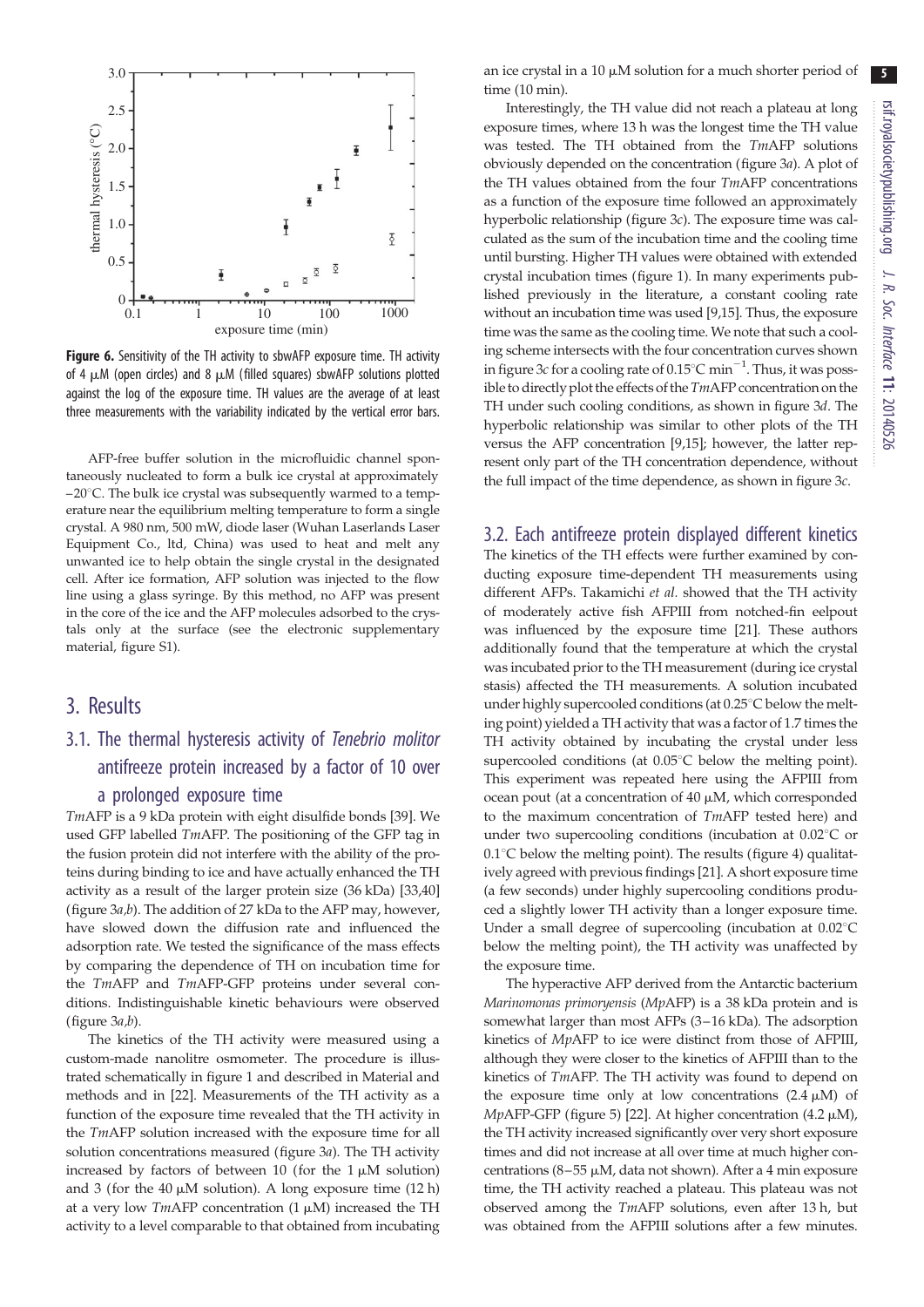At low concentrations, the kinetics of MpAFP were similar to those obtained from TmAFP [\(figure 3\)](#page-4-0). After an exposure time of a few minutes, the TH activity remained unchanged. Unlike AFPIII, the degree of the solution supercooling during the exposure and TH measurements did not affect the TH activity of the MpAFP solutions.

A third hyperactive AFP, sbwAFP from the spruce budworm moth, Choristoneura fumiferana, was tested. This protein is 12 kDa in mass and contains TXT motifs (Thr-X-Thr, where X is any amino acid) on its ice-binding site, similar to those found in TmAFP and its orthologue from DcAFP [[41](#page-10-0),[42\]](#page-10-0). As with TmAFP, The TH of sbwAFP depended profoundly on the exposure time ([figure 6](#page-5-0)). Very short exposure times to the sbwAFP solutions (several seconds) did not produce TH activity. A longer exposure time of a few minutes in the presence of higher protein concentrations  $(8 \mu M)$  yielded a TH of 1°C, and the TH continued to increase to 2°C as the exposure time increased [\(figure 6](#page-5-0)). The lowest concentration solution tested  $(4 \mu M)$  also showed a remarkable TH enhancement over time [\(figure 6\)](#page-5-0). These results suggested that adsorption rate of sbwAFP was smaller than the adsorption rate of TmAFP (i.e. more time was needed for sbwAFP to depress the freezing point) and was extremely slow compared with adsorption rate of AFPIII. The TH activity increased by a factor of 40 as the sbwAFP exposure time was increased from 8 s to 850 min. This TH ratio increase value was the highest value yet measured among the AFPs tested thus far [\(figure 6](#page-5-0)). We hypothesize that the AFPs accumulated on the ice surface over time, and this accumulation increased the measured TH activity.

# 3.3. Direct measurement of the antifreeze protein accumulation rates using fluorescence intensity measurements

The accumulation of AFP molecules on the ice surfaces was measured by imaging the ice crystals in the presence of AFP molecules fused to GFP markers, AFP-GFP. Microfluidic techniques were used to prepare a large ice crystal in an AFP-free solution. An AFP-GFP solution was then injected into the microfluidic channel, and the large crystal was partially melted. Once melting had ceased, the AFP-GFP molecules adsorbed to the ice crystal surface under constant temperature conditions (approx.  $0.05^{\circ}$ C below the melting point of the crystal). The outer layer of the crystal then became covered with AFP-GFPs, and no AFP-GFPs were observed within the crystal. Note that if the ice crystals had been initially nucleated in solutions containing AFP-GFP, the crystals that formed would have included AFP-GFPs within the ice, and not only on the crystal surfaces. This procedure was performed for both the AFPIII-GFP and TmAFP-GFP. There is a difference between the two AFP types: ice in TmAFP-GFP solution is shaped during melting, while the crystals in AFPIII-GFP are shaped within the hysteresis gap while growing from an initial ice seed in the presence of AFPIII-GFP. Consequently, the ice grown from an AFP-free seed in the presence of AFPIII-GFP does not contain fluorescence within the ice because AFPIII-GFP does not adhere to the basal plane and therefore will not get incorporated into the ice during formation of the bipyramidal tips by growth along the c-axis. For example, a bright core was observed in crystals formed in the presence of AFPIII-GFP (electronic supplementary material, figure S1a and fig. 3b in [[33\]](#page-10-0)). The formation of ice crystals from AFP-GFP-free solutions prior to exposing the crystals to an AFP-GFP solution is a unique feature of the experiments conducted here using a microfluidic apparatus. This procedure resulted in crystals that were bound by AFP-GFP only on their surfaces (electronic supplementary material, figure S1b).

The fluorescence signal was measured and extracted using the Nis-Elements program (Nikon, Japan). An in-house Matlab program was used to analyse the fluorescence signals and extract a maximum from each line profile of the fluorescence intensity perpendicular to the crystal plane that crossed the ice–solution interface. This procedure was used to measure the fluorescence signal from the ice surface over time in the microfluidic channel. The intensity was interpreted as indicating the amount of bound AFP present on the ice surface and was used to monitor the binding of both AFPIII-GFP and TmAFP-GFP. [Figure 7](#page-7-0) plots the accumulation of AFP-GFPs as a function of time onto different planes of an ice crystal. The hyperactive AFP (TmAFP, [figure 7](#page-7-0)a,b) displayed continuous accumulation of TmAFP-GFP molecules on the basal plane over an exposure time of 4 h. We did not observe further accumulation during an additional 1.5 h of exposure time suggesting that any subsequent change in fluorescence was too small to detect using our instrumentation. The accumulation on the basal plane revealed that the adsorption rate (the time derivative of the fluorescence intensity) was high within the first few minutes after ice growth had ceased. After approximately 1000 s, the adsorption rate slowed and nulled after approximately 4 h. The accumulation kinetics measurements over periods of at least 1 h were repeated six times. Accumulation experiments over shorter periods of time were repeated a greater number of times (more than 200 experiments). The accumulation experiments performed using AFPIII (figure  $7c,d$ ) showed that the accumulation of AFPIII-GFP at the prism plane reached saturation very rapidly (within 6 min) compared to TmAFP-GFP (within 4 h). The solid line in [figure 7](#page-7-0)d followed the equation

$$
I=I_{\max}(1-e^{-(t/\tau)}),
$$

where  $I$  is the fluorescence intensity,  $I_{\text{max}}$  is the maximum fluorescence intensity parameter,  $t$  is the time from the ice formation and  $\tau = 70$  s is a time constant parameter that fit the data. Our experiments revealed that  $6 s \ge \tau \ge 90 s$  for AFPIII-GFP depending on the solution concentration. We found a linear correlation between the inverted  $\tau$  and the concentration. Assuming that  $1/\tau = K_{on}C$ , where  $K_{on}$  is the adsorption constant and C is the AFP concentration in the solution, we found that  $K_{\text{on}} = 0.008 \pm 0.001 \ \mu \text{M}^{-1} \text{ s}^{-1}$  (electronic supplementary material, figure S2). Nevertheless, single exponent formula did not fit the data for TmAFP-GFP for any parameter set. A model that included three exponents to describe the process of TmAFP accumulation, however, provided a good description of the data

$$
I = I_{\max}\left(1 - \frac{1}{N}\sum_{i=1}^{N} e^{-(t/\tau_i)}\right),
$$

where  $N = 3$  and  $\tau_i = (9,110 \text{ and } 4050)$ s, respectively.

The lack of binding between the moderate AFPs and the basal plane has been discussed previously [\[15](#page-9-0)] and has been shown qualitatively using AFPIII-GFP [\[17](#page-9-0)]. Here, we have directly and quantitatively measured this effect, verifying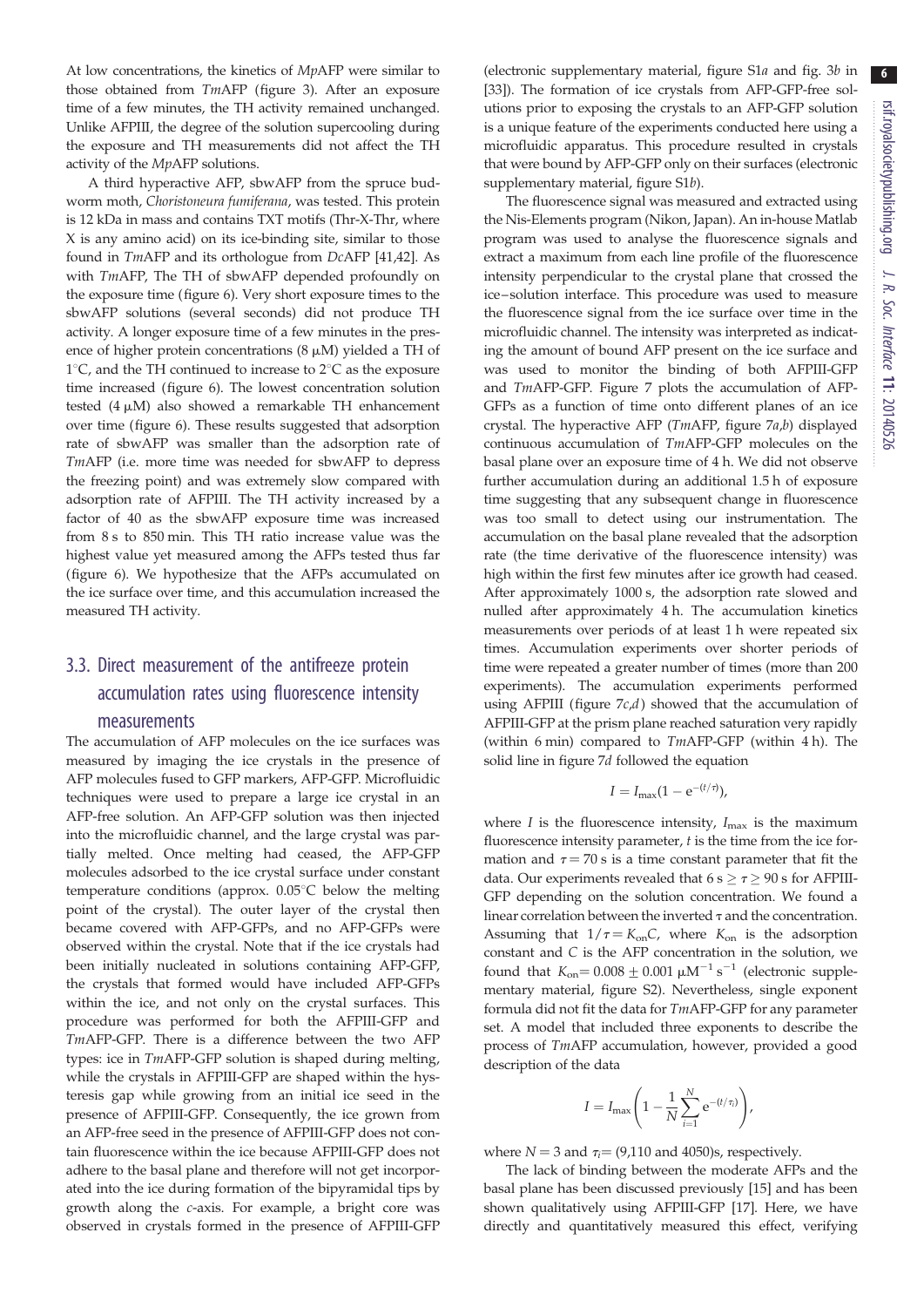<span id="page-7-0"></span>

Figure 7. Accumulation of TmAFP and AFPIII on different ice crystal planes.  $(a,b)$  TmAFP and  $(c,d)$  AFPIII.  $(a,c)$  Ice crystals with surface-adsorbed AFP-GFP. Crystal axes are indicated by white arrows, and their dimensions are indicated by the scale bar. In the upper image  $(a)$ , the two concentric lemon-shaped crystals are the seed for the observed basal plane. See the electronic supplementary material, movie S5, for the development of the basal planes from these seeds. The seed crystals are slightly tilted thus the projection of the basal planes that emerge from them is seen in the optical observation direction that is perpendicular to the microfluidic channel. Note that the apparent lens shape of the basal plane (marked with dotted lines) is caused by the round shape of the microfluidic channels (see the electronic supplementary material, figure S3). The scale bar is the same for both images.  $(b,d)$  Measurement of the fluorescence intensity of surface-adsorbed AFP-GFPs over time on the basal planes (black squares, TmAFP) and prism plane (black squares, AFPIII). The red lines were plotted using the equations presented in the results section for each AFP.

that this AFP does not bind to the basal plane (electronic supplementary material, figure S4). In summary, the fluorescence experiments reported here suggest that the adsorption and accumulation of AFP-GFPs onto ice surfaces is a two-step process. The first step (initial adsorption) is rapid and causes ice growth to cease, whereas the second step (accumulation) is slow. The adsorption of the hyperactive AFP was much slower and mainly occurred at the basal plane, whereas the moderate AFP reached a saturated adsorption state quickly, and no basal plane accumulation was observed. Electronic supplementary material, movie S5, is the experimental record of the formation of the crystal and the fluorescence signal over time that is shown in figure 7a,b.

#### 4. Discussion

This study examined the influence of the exposure time, at a temperature slightly below the  $T_{\text{m}}$ , on the hysteresis activities of several AFPs. This influence was then found to be correlated with the accumulation of the tagged AFPs on the surfaces of the ice crystals. Our study of moderate and hyperactive AFPs revealed very different TH dynamics. This study showed that the TH of hyperactive AFPs increased with longer AFP exposure times. Although the TH activities of the TmAFP and sbwAFP solutions were sensitive to the exposure time (the TH activity increased by a factor of up to 40 as the exposure time was increased from a few seconds to several hours), the TH activity of the AFPIII solution was relatively insensitive to the exposure time (the TH activity varied by only a factor of 1.5 in an hour). The TH activity of MpAFP, a bacterial hyperactive AFP, was only sensitive to the exposure time at low concentrations  $(2.4 \mu M)$ . Over short exposure times (a few seconds), all hyperactive AFPs showed very low TH activity. The differences between the kinetics suggested that TmAFP and sbwAFP bound to ice at a much slower rate than MpAFP, which bound slower than the moderately active AFP. The rapid adsorption of AFPIII to the ice crystal could explain the observed TH activity. Evidence for rapid adsorption was obtained from fluorescence microscopy measurements during ice formation in the presence of AFPIII-GFP. Significant amounts of the measured fluorescence signal on fast growing ice was observed the instant the ice growth halted. In AFPIII accumulation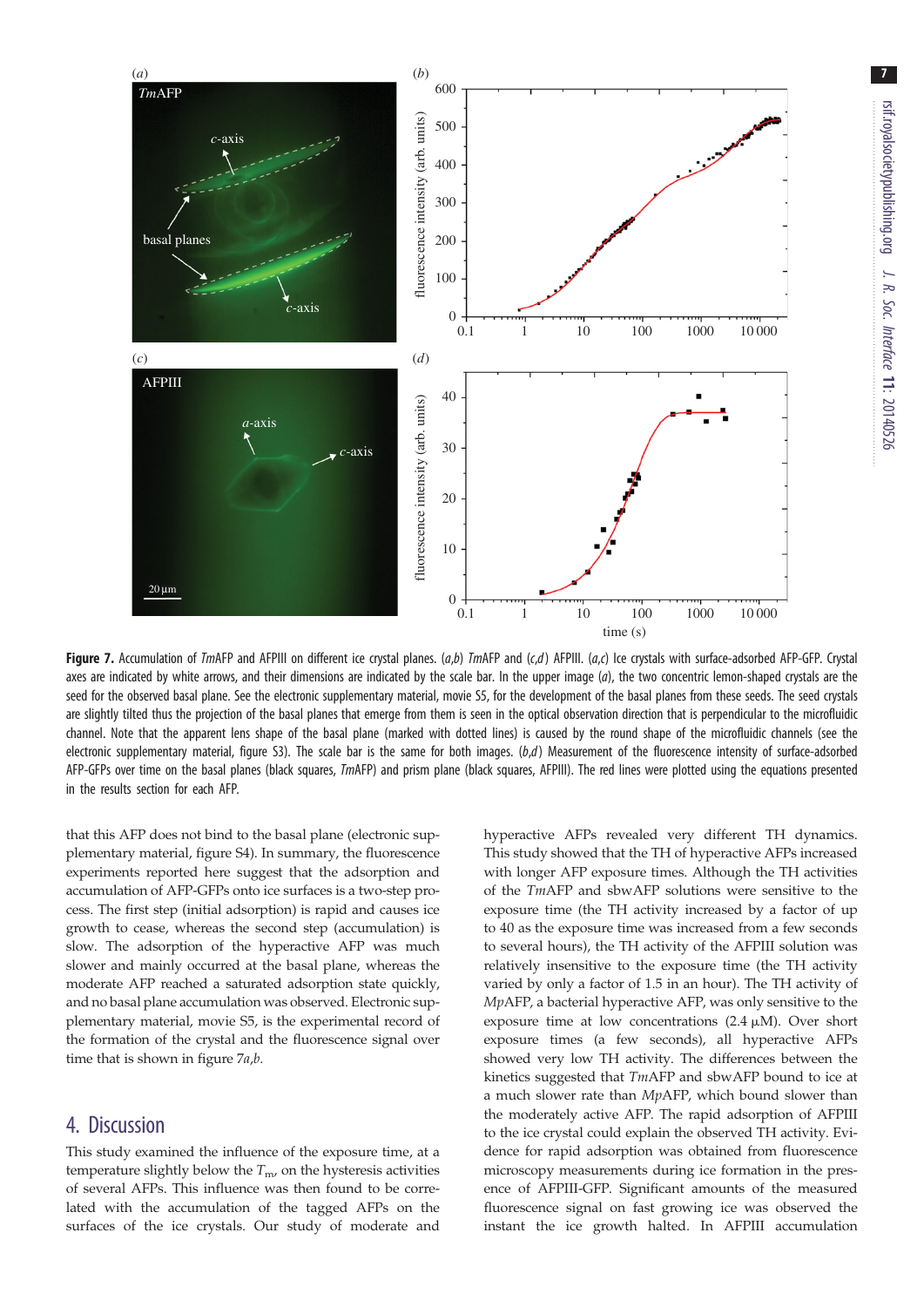experiments, in which the fluorescence intensity was measured after the crystal had melted to a smaller size and then shaped slowly to a bipyramidal structure (electronic supplementary material, movie S6), we measured single exponent intensity growth. The fast increase in the fluorescence signal from the surface of the fast growing crystals might be due to high local AFP concentration that developed during growth. Alternatively, this fast kinetics can attribute to modified ice surface in comparison to the gentle growth within the TH gap. We note that in the presence of the moderate AFP, the ice grew along the c-axis, and the ice surface developed within the hysteresis gap. This behaviour contrasts with ice crystal shaping in the presence of hypAFP that occurs during ice melting and not within the TH gap [\[18](#page-10-0)]. The rapid adsorption of AFPIII to the ice reduced the sensitivity of the TH to the cooling rate and could explain the small variations in the TH measurements obtained in the presence of the moderate AFPs, which contrasted with the large variations seen with hypAFPs, as reported by Scotter et al. [[15](#page-9-0)]. Note that for our experiments conducted in a microfluidic device, ice crystals were formed in water without AFP, after which a solution containing AFP molecules was added to the experimental chamber. Prior to designing this microfluidic apparatus, it was not possible to form a single ice crystal without a core of fluorescent protein in the ice (electronic supplementary material, figure S1b). This unique feature both enhanced the ability to measure fluorescence on the surfaces and indicated that the AFP trapped inside of an ice crystal did not influence the TH.

It was not surprising that the two insect AFPs displayed similar TH dynamics, because these two proteins have the same function of protecting their hosts from freezing in sub-zero temperatures. The proteins also have very similar ice-binding sites within the protein structure that comprise tandemly arrayed TXT motifs. MpAFP, on the other hand, includes the ice-binding domain of an ice adhesin is thought to be involved in docking its host bacterium to an ice crystal [\[8\]](#page-9-0). Although it is indeed a hypAFP, it has not evolved to be efficient at TH. Its TH activity curve as a function of AFP concentration differed from that of typical AFPs [[36\]](#page-10-0). MpAFP showed an almost sigmoidal increase in TH activity, but then rapidly approached a plateau value slightly greater than  $2^{\circ}$ C. By contrast, the insect AFPs approached TH values of  $5-6^{\circ}$ C at modest AFP concentrations [\[15](#page-9-0)]. In nature, freeze-avoiding insects, such as the Tenebrio molitor beetle and spruce budworm, can endure much lower temperatures  $(-20^{\circ}C)$  than are indicated by the TH measured in the nanolitre osmometer [[43\]](#page-10-0). This anomaly may be partially resolved by the fact that insects also produce colligative cryoprotectant agents, such as glycerol, to assist with freezing point lowering [\[43](#page-10-0)]. Another contributing factor is the effect of the crystal size on TH activity, as discussed by Zachariassen & Husby [\[44](#page-10-0)]. Crystals formed in the nanolitre osmometer (approx.  $15 \mu m$ ) are larger than those that form inside an insect [[44\]](#page-10-0). Our findings may suggest yet another mechanism for resolving the differences between the in vitro TH measurements and the survival temperatures of the insects. Long exposure times to tiny ice crystals, as is allowed in the haemolymph of an insect, can increase the apparent TH in the insect beyond the values that are typically measured in the nanolitre osmometer.

The binding kinetics of the AFPs to ice were characterized using fluorescence microscopy techniques to measure the accumulation of the AFPs on the different ice crystal planes. Takamichi et al. [[21\]](#page-10-0) measured the accumulation of AFPIII fused to GFP and suggested that AFPs may progressively bind to ice over a few hours. Their measurement did not differentiate between the accumulation kinetics at different crystal planes, and a hyperactive AFP was not tested. Ellipsometry experiments performed by Wilson et al. [\[20](#page-10-0)] estimated the accumulation of AFGPs on ice surfaces. They found that the AFGPs accumulated on the ice surfaces over time, and a plateau in accumulation was observed after approximately 60 min at the prism plane. They also reported that the AFGPs did not appear to desorb from the ice surfaces [[20\]](#page-10-0). Their results have met with skepticism due to certain inaccuracies in the measurements that discredited surface accumulation over time [\[45](#page-10-0)].

Our direct measurements of the AFP accumulation rates revealed that the initial adsorption of the AFPs to ice (over a few seconds) was very fast, and this process was similar for the AFPIII and TmAFP. Subsequently, the hyperactive TmAFP accumulated progressively on the basal plane over a few hours. The following section discusses these results provides an interpretation to place the results into context.

Several models have been proposed to describe the kinetics of AFP adsorption to ice [[13](#page-9-0)[,28](#page-10-0)]. For example, Kubota's work described the slow adsorption and desorption of AFPs, yielding a function that correlated the surface coverage with time as  $\sigma = \sigma_{\text{max}}(1 - e^{-(t/\tau)})$ , where  $\sigma$  is the surface coverage,  $\sigma_{\text{max}}$  is the maximum possible coverage, t is the time from the ice formation and  $\tau$  is the time constant for the accumulation. This equation is a modified version of the original model that takes into account the incubation time. Indeed, our measurements of the AFPIII-GFP fluorescence intensity over time were consistent with this model, as shown in [figure 7](#page-7-0)d. Knight & DeVries suggested that the inhibition of ice growth by those AFPs that could not bind to the basal plane (moderate AFPs) was not time-dependent and was instead a function of the AFP concentration and the degree of supercooling [[32\]](#page-10-0). Thus, considering that AFPIII could not bind to the basal plane, the accumulation on the prism plane did not contribute to the TH activity. Indeed, AFPIII adsorbed to the prism plane rapidly  $(K_{\text{on}} = 0.008 \pm 0.001 \mu M^{-1} s^{-1})$ , and the TH was found to be insensitive (relative to the behaviour of hypAFP) to the exposure time. The modest time dependence occurred on a timescale that exceeded the accumulation kinetics of the fluorescence signal. The measured  $K_{on}$  value presented here is the first experimental report of the adsorption constant of AFP molecules to ice.

On the other hand, the hyperactive TmAFP accumulated on the basal plane in a slow and progressive manner. Our measurements of the accumulation of TmAFP did not reveal any particular timescale  $(\tau)$ . A multi-exponential function with at least three time constants was needed to describe the fluorescence data. Processes that must be modelled across many timescales or through the use of a stretched exponential are common in annealing processes, for example, in glass ageing [\[46](#page-10-0)]. The Weibull distribution [\[47](#page-10-0)] describes systems in which the durability of a bacteria population changes over time, and the time to decimation is not constant. In our system, multiple timescales could indicate that the adsorption of TmAFP-GFP to ice was influenced by both the number of binding sites and by another process, such as the suitability of the available binding sites to interactions with AFP. The secondary binding process proposed by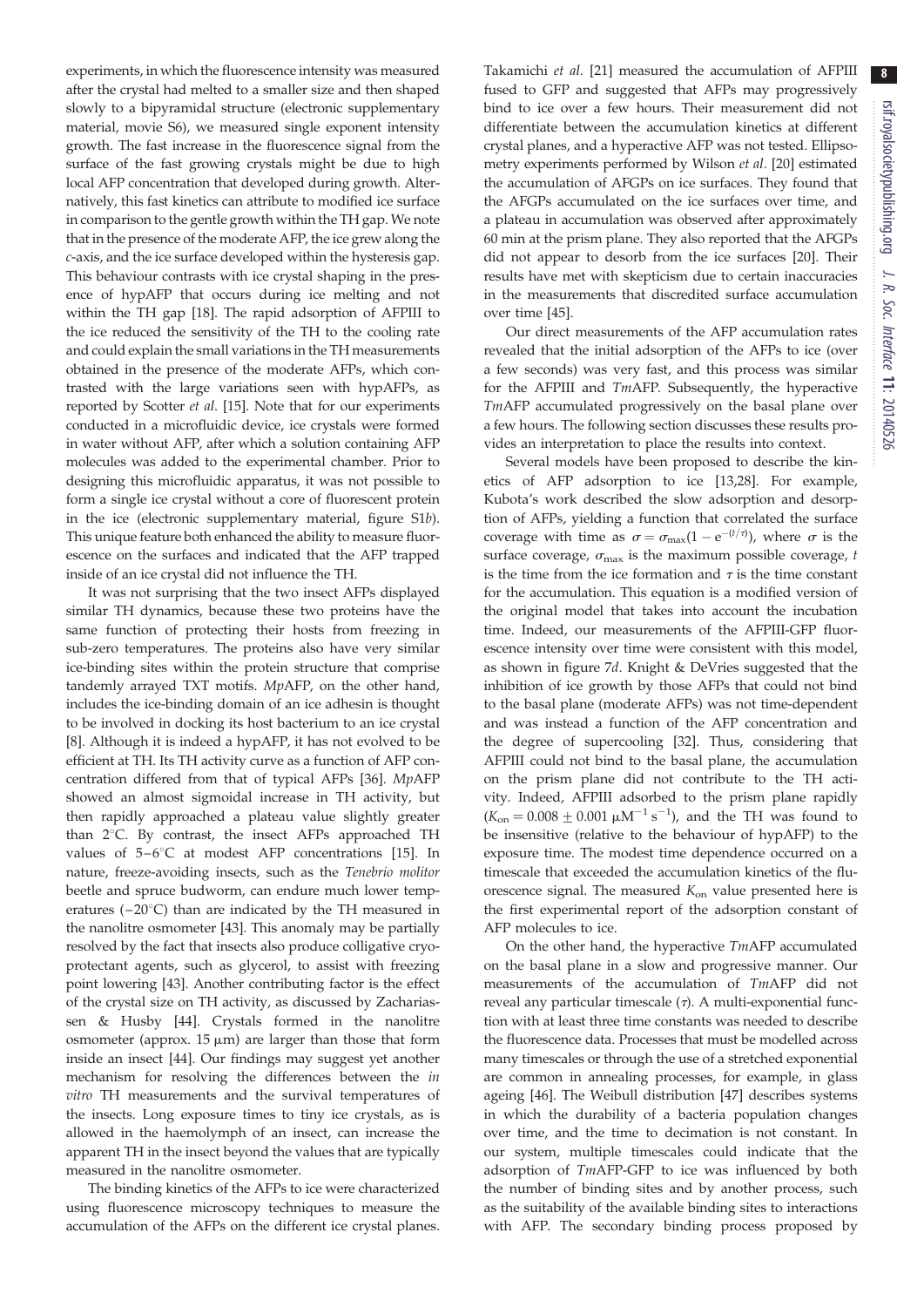9

<span id="page-9-0"></span>Takamichi et al. [\[21](#page-10-0)] provides a possible example of such a process. Garnham et al. [[26\]](#page-10-0) suggested that the pattern of bound water may also contribute to these dynamics. Several subpopulations of the AFP-bound water molecules may potentially fit different residual binding sites on the ice. The basal plane binding could explain the enhanced TH activity of the TmAFP and sbwAFP over long periods of time, as was observed in our TH measurements. Accordingly, the ability of the hypAFPs to bind to the basal plane and to inhibit ice growth on this plane contributed most significantly to the time-dependent TH activity.

The interpretations of our results may be summarized in terms of two kinetic processes that contribute to TH. First, the AFPs blocked ice crystal growth in a concentration-dependent manner, as described by Sander et al. [\[28](#page-10-0)] and Knight & DeVries [[32\]](#page-10-0). According to their theory, the velocity of an advancing ice front reduces to zero at certain AFP concentrations, depending on the degree of supercooling. Once the AFPs are adsorbed onto an ice crystal surface and the ice growth has been arrested, the second kinetic process of protein accumulation governs the TH. Sander suggested this possibility in previous publications [\[28](#page-10-0)]. We found that the hyperactive and moderate AFPs differed in their abilities to further inhibit crystal growth. HypAFPs accumulated over time, particularly on the basal plane, and protected the crystal from prematurely ending its TH. Moderate AFPs cannot bind to the basal plane and, for this reason, do not display kinetics that depend significantly on the incubation time. As mentioned above, Takamichi et al. [\[21](#page-10-0)] explained their measurements of TH enhancement over time by hypothesizing a 'secondary binding' conformation of AFPs. This explanation would suggest, however, that the moderate AFPs that bound in such configurations onto the prism plane only did not directly affect the TH activity. Alternatively, the TH enhancement over time by the moderate AFPs may be explained by a slow decrease in the basal plane surface area as was mentioned by Knight & DeVries [[32\]](#page-10-0). One supporting piece of evidence for this claim is that when a crystal was incubated at a higher degree of supercooling, the extent to which the incubation time enhanced the TH increased. Thus, a bipyramidal crystal that is incubated at a high degree of supercooling, gradually grows in the c-direction and consequently decreases the basal plane surface area which leads to higher TH activities.

Our experiments using fluorescence microscopy techniques in conjunction with microfluidic devices demonstrated the binding of AFPs to ice crystals during the active exchange of solutions around a crystal. This study revealed the complex dynamics of protein attachment to the ice crystals and the time-dependent effects of protein attachment on the TH activity. The sensitivity of TH to the exposure time highlights the necessity of reporting the exposure time parameter along with any reported AFP TH activity. This is especially important for the TH activities of proteins that are highly sensitive to the exposure time, such as sbwAFP and TmAFP. The relationship between the number of AFP molecules accumulated onto an ice surface and the measured TH will be investigated further in future studies.

Acknowledgements. P.L.D. holds a Canada Research Chair in Protein Engineering and a visiting professorship to HUJI, Rehovot from the Lady Davis Fellowship Trust. The authors thank Doron Gerber and Yair Glick for their assistance in the design and fabrication of the microfluidics devices, Maya Bar-Dolev for providing the TmAFP-GFP protein, Ortal Mizrahy for providing the TmAFP protein, Sherry Gauthier for providing the AFPIII-GFP, sbwAFP and MpAFP-GFP proteins and Avigail Kenar for assistance with the data analysis and Matlab program.

Funding statement. I.B. acknowledges research funding from the Israel Science Foundation, the National Science Foundation and the European Research Council and P.L.D. acknowledges research funding from the Canadian Institutes for Health Research.

## **References**

- 1. Raymond JA. 2011 Algal ice-binding proteins change the structure of sea ice. Proc. Natl Acad. Sci. USA 108, E198. ([doi:10.1073/pnas.1106288108\)](http://dx.doi.org/10.1073/pnas.1106288108)
- 2. Janech MG, Krell A, Mock T, Kang JS, Raymond JA. 2006 Ice-binding proteins from sea ice diatoms (Bacillariophyceae). J. Phycol. 42, 410– 416. [\(doi:10.1111/j.1529-8817.2006.00208.x](http://dx.doi.org/10.1111/j.1529-8817.2006.00208.x))
- 3. DeVries AL. 1971 Glycoproteins as biological antifreeze agents in antarctic fishes. Science 172, 1152 – 1155. [\(doi:10.1126/science.172.3988.1152](http://dx.doi.org/10.1126/science.172.3988.1152))
- 4. Worrall D et al. 1998 A carrot leucine-rich-repeat protein that inhibits ice recrystallization. Science 282, 115– 117. [\(doi:10.1126/science.282.5386.115](http://dx.doi.org/10.1126/science.282.5386.115))
- 5. Tomchaney AP, Morris JP, Kang SH, Duman JG. 1982 Purification, composition, and physical properties of a thermal hysteresis 'antifreeze' protein from larvae of the beetle, Tenebrio molitor. Biochemistry 21, 716– 721. ([doi:10.1021/bi00533a020](http://dx.doi.org/10.1021/bi00533a020))
- 6. Robinson CH. 2001 Cold adaptation in Arctic and Antarctic fungi. New Phytol. 151, 341 – 353. ([doi:10.](http://dx.doi.org/10.1046/j.1469-8137.2001.00177.x) [1046/j.1469-8137.2001.00177.x](http://dx.doi.org/10.1046/j.1469-8137.2001.00177.x))
- 7. Gilbert JA, Hill PJ, Dodd CE, Laybourn-Parry J. 2004 Demonstration of antifreeze protein activity in

Antarctic lake bacteria. Microbiology 150, 171– 180. [\(doi:10.1099/mic.0..26610-0\)](http://dx.doi.org/10.1099/mic.0..26610-0)

- 8. Guo SQ, Garnham CP, Whitney JC, Graham LA, Davies PL. 2012 Re-evaluation of a bacterial antifreeze protein as an adhesin with ice-binding activity. PLoS ONE 7, e48805. [\(doi:10.1371/journal.pone.0048805\)](http://dx.doi.org/10.1371/journal.pone.0048805)
- 9. Raymond JA, DeVries AL. 1977 Adsorption inhibition as a mechanism of freezing resistance in polar fishes. Proc. Natl Acad. Sci. USA 74, 2589 – 2593. [\(doi:10.1073/pnas.74.6.2589](http://dx.doi.org/10.1073/pnas.74.6.2589))
- 10. Yeh Y, Feeney RE. 1996 Antifreeze proteins: structures and mechanisms of function. Chem. Rev. 96, 601– 618. ([doi:10.1021/cr950260c\)](http://dx.doi.org/10.1021/cr950260c)
- 11. Knight CA, DeVries AL, Oolman LD. 1984 Fish antifreeze protein and the freezing and recrystallization of ice. Nature 308, 295 – 296. [\(doi:10.1038/308295a0\)](http://dx.doi.org/10.1038/308295a0)
- 12. Celik Y, Drori R, Pertaya-Braun N, Altan A, Barton T, Bar-Dolev M, Groisman A, Davies PL, Braslavsky I. 2013 Microfluidic experiments reveal that antifreeze proteins bound to ice crystals suffice to prevent their growth. Proc. Natl Acad. Sci. USA 110, 1309– 1314. [\(doi:10.1073/pnas.1213603110\)](http://dx.doi.org/10.1073/pnas.1213603110)
- 13. Kubota N. 2011 Effects of cooling rate, annealing time and biological antifreeze concentration on thermal hysteresis reading. Cryobiology 63, 198– 209. [\(doi:10.1016/j.cryobiol.2011.06.005\)](http://dx.doi.org/10.1016/j.cryobiol.2011.06.005)
- 14. Meister K, Ebbinghaus S, Xu Y, Duman JG, DeVries A, Gruebele M, Leitner DM, Havenith M. 2013 Longrange protein–water dynamics in hyperactive insect antifreeze proteins. Proc. Natl Acad. Sci. USA 110, 1617– 1622. ([doi:10.1073/pnas.1214911110\)](http://dx.doi.org/10.1073/pnas.1214911110)
- 15. Scotter AJ, Marshall CB, Graham LA, Gilbert JA, Garnham CP, Davies PL. 2006 The basis for hyperactivity of antifreeze proteins. Cryobiology 53, 229– 239. [\(doi:10.1016/j.cryobiol.2006.06.006\)](http://dx.doi.org/10.1016/j.cryobiol.2006.06.006)
- 16. Davies PL, Baardsnes J, Kuiper MJ, Walker VK. 2002 Structure and function of antifreeze proteins. Phil. Trans. R. Soc. Lond. B 357, 927– 935. [\(doi:10.1098/](http://dx.doi.org/10.1098/rstb.2002.1081) [rstb.2002.1081](http://dx.doi.org/10.1098/rstb.2002.1081))
- 17. Pertaya N, Marshall CB, Celik Y, Davies PL, Braslavsky I. 2008 Direct visualization of spruce budworm antifreeze protein interacting with ice crystals: basal plane affinity confers hyperactivity. Biophys. J. 95, 333– 341. ([doi:10.1529/biophysj.](http://dx.doi.org/10.1529/biophysj.107.125328) [107.125328\)](http://dx.doi.org/10.1529/biophysj.107.125328)